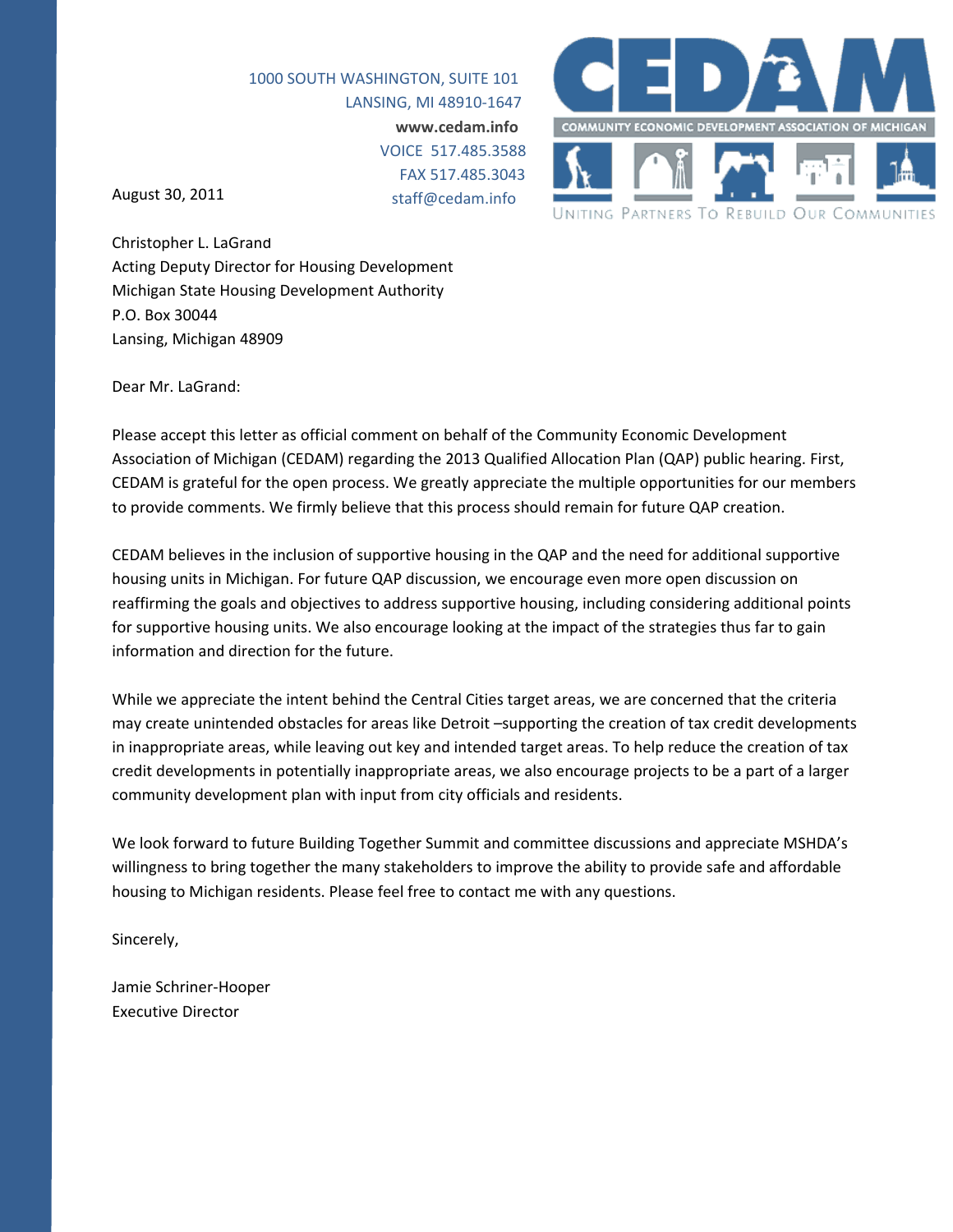

## **MICHIGAN HOUSING COUNCIL RECEIVED**

124 West Allegan Street • Suite 1900 • Lansing, MI 48933 Phone 517-487-9360 • Fax 517-484-4442

AUG 3 0 2011

August 30, 2011

LOW INCOME HOUSING **TAX CREDIT** 

Mr. Gary Heidel **Executive Director** Michigan State Housing Development Authority 734 East Michigan Avenue Lansing, MI 48909

RE: 2013 Michigan QAP - Public Comment

Dear Mr. Heidel:

The Michigan Housing Council ("MHC") believes that the redraft of the QAP should follow these basic principles:

- A Fresh Start Tweaking, refining or using the existing QAP as a starting 1. point will be counterproductive and ill advised. Michigan needs a new QAP based upon the current reality of the Michigan and national economy.
- **Increase Investor Interest in Michigan While equity markets have**  $2.$ improved, Michigan continues to lag most areas of the country in investor interest. This results in lower pricing for equity (and higher demand for gap financing) and lower levels of equity capital for some developments. All elements of the new OAP should be designed to remove barriers to investment.
- **Keep it Simple and Transparent** The process for applying for and awarding 3. credits should be easily understood and clear. Applicants should have a good sense of how a project application will score and should be able to have reasonable process of assessing the competitiveness of their proposal.
- *Identify the Key Policy Objectives of the*  $QAP$  *The QAP should support* 4. clearly identified policy objectives, and these policy objectives should be openly presented and discussed during the development of the QAP. The process should seek alignment with broader policy objectives (such as job creation, serving areas and populations with specific housing needs, and leveraging other resources for important community development activities).

Sincerely,

Amin Irving President **Michigan Housing Council**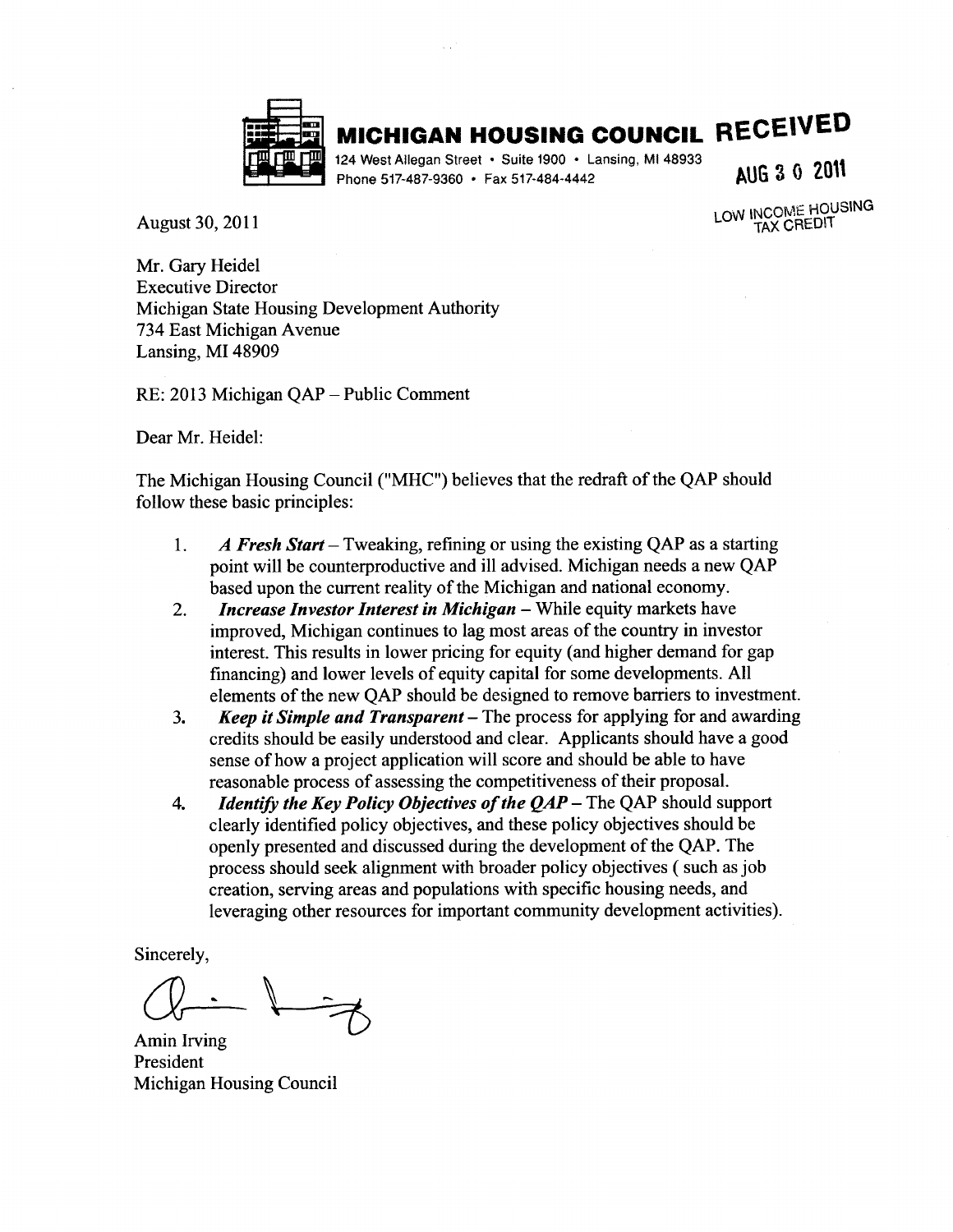

August 9, 2011

Norman Harrod **MSHDA** 735 E. Michigan Ave. Lansing MI

Dear Norman,

We have been following the discussion and revisions to the OAP since our meeting with you and your team at MSHDA last year. We continue to see this of interest to the Michigan Disability Housing Workgroup and to those we represent and serve.

We continue to support the stance that while there are statutory and political impediments to changing certain elements of the QAP, we believe increased economic diversity, greater housing choice and increased inclusion of people with disabilities could be achieved via enhancements of the QAP scoring criteria. We continue to believe the incentives we outlined during our meeting with you would encourage more interest in LIHTC projects.

While the 2011 QAP has been finalized we know that the upcoming 2012 OAP process will be on the horizon and will present an exciting opportunity for change. We wanted to again extend an invitation to MSHDA that we would be available and interested in providing representation from those with disabilities for feedback in any upcoming focus groups you organize. We look forward to continuing to

#### Member Organizations

Ann Arbor Center for Independent Living . Capitol Area Center for Independent Living . Community Housing Network, Inc. Disability Advocates of Kent County = Disability Network Lakeshore = Disability Network Mid Michigan = Disability Network Southwest Michigan Disability Network Michigan . Michigan Developmental Disability Council . Michigan Disability Rights Coalition Southwest Counseling Solutions . Superior Alliance for Independent Living . The Disability Network . United Cerebral Palsy of Michigan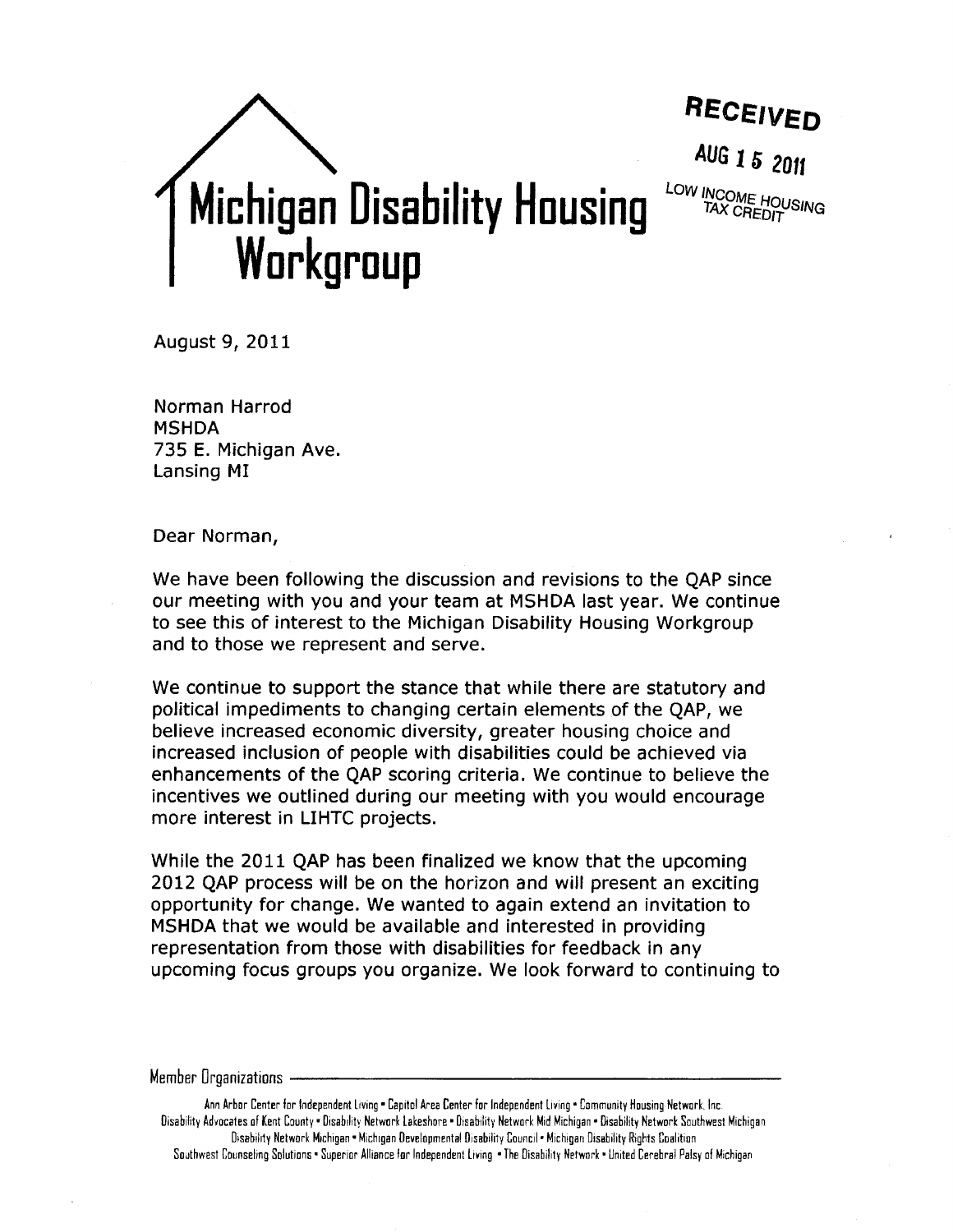work more closely with MSHDA in the future. We thank you for taking our suggestions under consideration.

Sincerely,

Riberg an

Paul Ecklund (on behalf of the Michigan Disability Housing Work Group)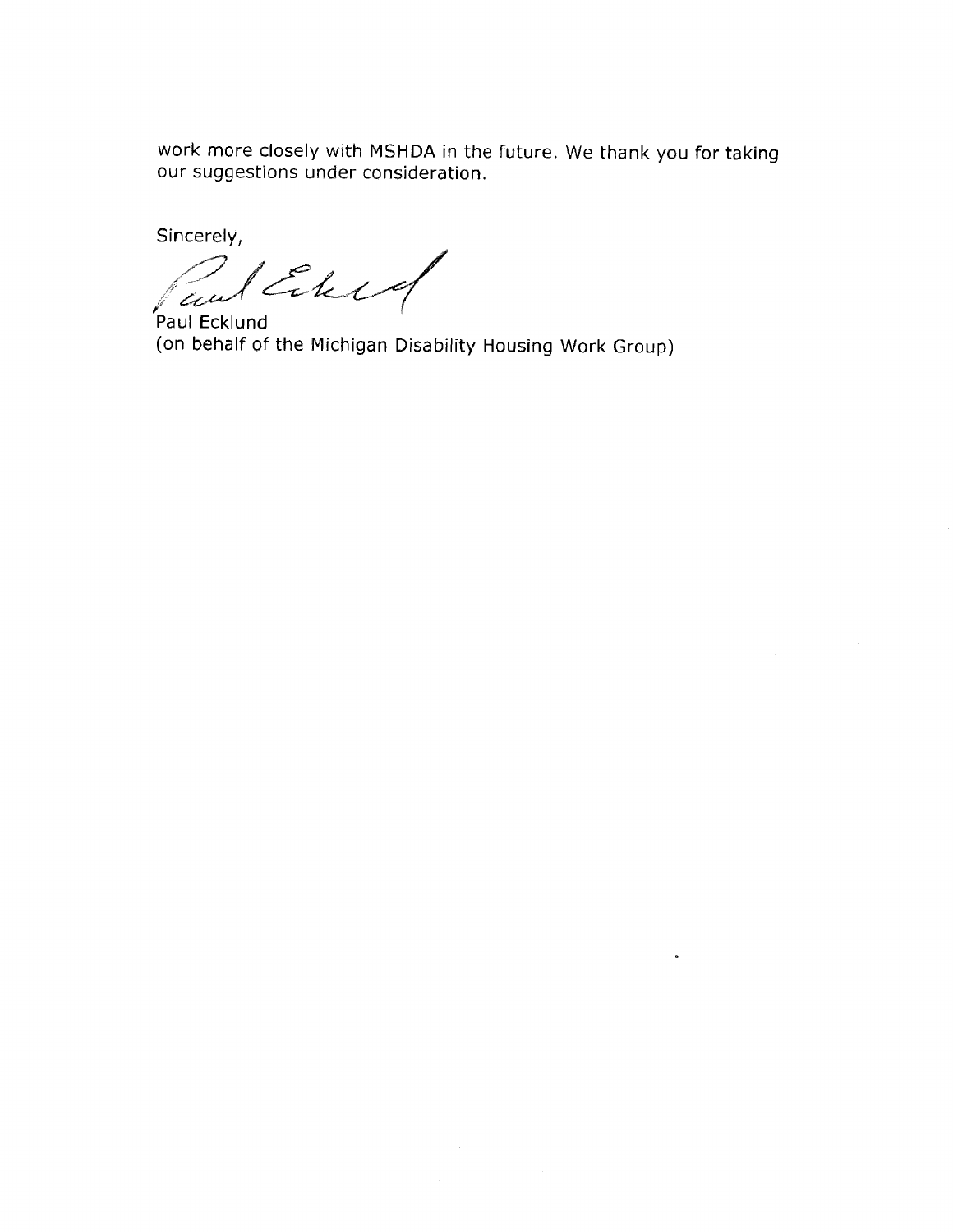## "Priced Out- 2010 The Housing Crisis for People with Disabilities"

*By Emily Cooper, Ann O'Hara, and Andrew Zovistoski*

*"Priced Out in 2010* compellingly illustrates the affordable housing crisis affecting millions of vulnerable people with serious and long-term disabilities who rely on federal Supplemental Security Income (SSI) payments for their basic needs. This latest *Priced Out* report makes it clear that it is virtually impossible for people with disabilities receiving SSI to obtain decent, safe, affordable, and accessible housing in the community without a permanent housing subsidy."

– Foreword by Senator Robert Menendez (D-NJ) Chairman of the Senate Banking Subcommittee on Housing,

Transportation, and Community Development

"The extraordinary irony of this hidden housing crisis is that it actually costs the government and taxpayers much more for people with disabilities to remain unnecessarily in institutions, nursing homes, or board and care facilities – or for them to be homeless – than to pay for housing and services in the community."

| <b>Area</b>                    | <u>SSI</u><br><b>Monthly</b><br><b>Payment</b> | <b>SSI</b> as<br>% Median<br><b>Income</b> | % SSI<br>for $1-$<br><b>Bedroom</b> | % SSI<br><u>for</u><br><b>Efficiency</b><br><u>Apt.</u> | <b>SSI</b> as<br><b>Hourly</b><br><b>Wage</b> | <b>NLIHC</b><br><b>Housing</b><br><b>Wage</b> |
|--------------------------------|------------------------------------------------|--------------------------------------------|-------------------------------------|---------------------------------------------------------|-----------------------------------------------|-----------------------------------------------|
| Detroit/<br>Warren/<br>Livonia | \$688.00                                       | 16.9%                                      | 98%                                 | 86%                                                     | \$3.97                                        | \$12.79                                       |
| <b>Statewide</b>               | \$688.00                                       | 18.8%                                      | 89%                                 | 80%                                                     | \$3.97                                        | \$11.89                                       |

#### **Table 1 TAC 2010 Michigan SSI statistics**

"According to the Social Security Administration, 'SSI is a federal income supplement program designed to help aged, blind, and disabled people who have little or no income. It provides cash to meet basic needs for food, clothing, and shelter.' However, in 2010, the basic cost of shelter alone (nationally) – represented by the average rent for a modest one bedroom unit– was more than the entire income of an individual receiving SSI."

"Studies of the costs of chronic homelessness, nursing home care, and community-based long term care have shown that it costs the federal government – and state governments – significantly more money for people to remain institutionalized and/or homeless than it does to provide affordable housing linked with supportive services in the community."

**June 20, 2011, Technical Assistance Collaborative and Consortium for Citizens with Disabilities, Housing Task Force, [www.tac.org](http://www.tac.org/)**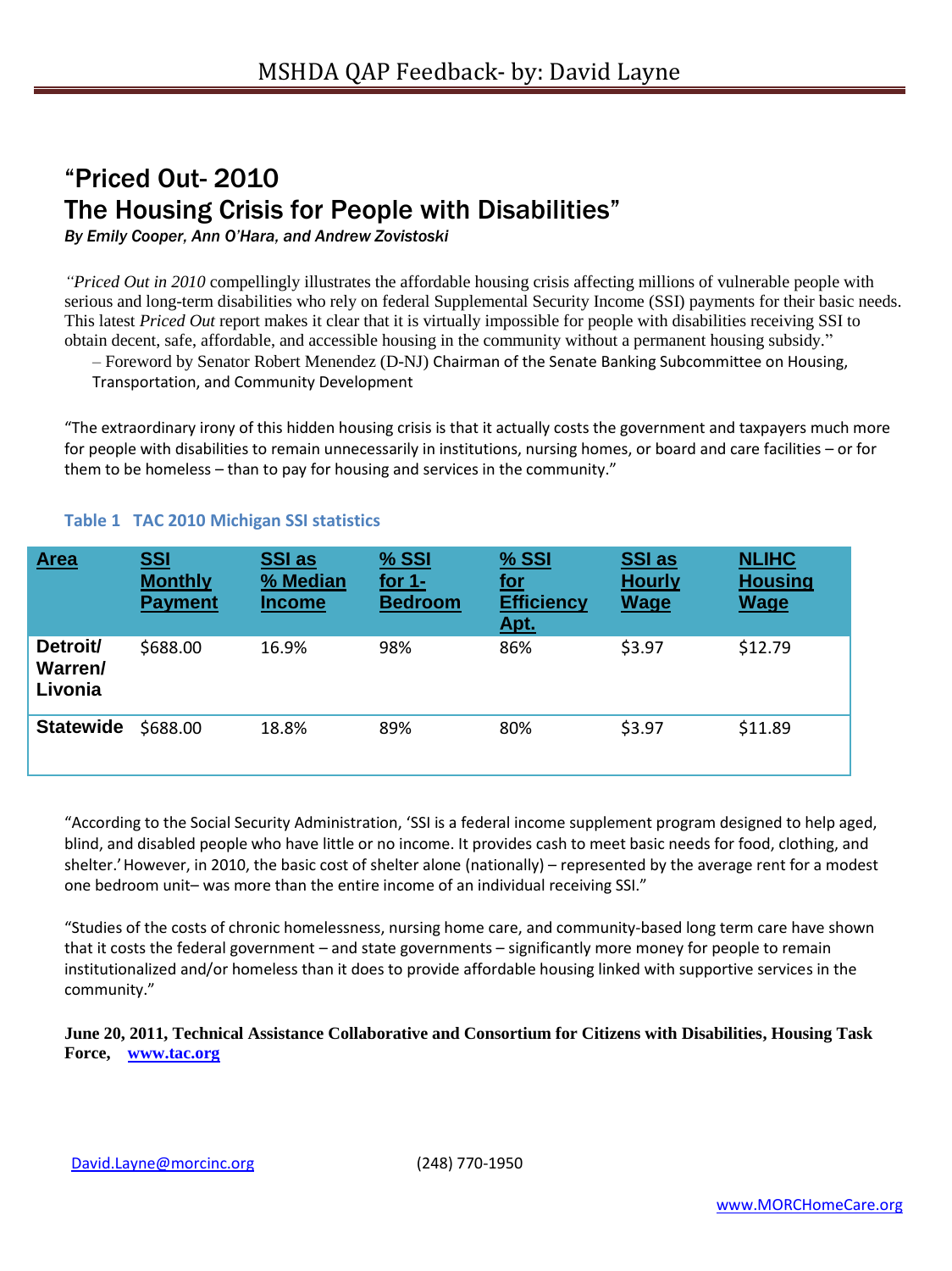## Table 2 Michigan SSI Recipients

| County                 | <b>Totals</b> | Under 18 | 18-64   | 65 or older |
|------------------------|---------------|----------|---------|-------------|
| Genesee                | 15,387        | 2,883    | 10.992  | 1,512       |
| Kent                   | 14,119        | 2,894    | 9,524   | 1,701       |
| Macomb                 | 15,553        | 2,361    | 9,545   | 3,647       |
| Oakland                | 19,864        | 2,437    | 11,749  | 5,678       |
| Wayne                  | 79,513        | 12,728   | 54,273  | 12,512      |
| <b>Total Statewide</b> | 253,532       | 41,477   | 173,641 | 38,414      |

### [http://www.ssa.gov/policy/docs/statcomps/ssi\\_sc/2010/mi.html](http://www.ssa.gov/policy/docs/statcomps/ssi_sc/2010/mi.html)

In designing the 2013 Michigan QAP, we cannot forget the quarter million residents we have living on SSI. We determined that they have a long term disability; then we abandon them in regards to affordable housing.

........................................................................................................................................................................................................

The forthcoming HUD 811 revisions will be a great leverage financing vehicle. Using Tax Credits for equity and HUD 811 for rental subsidies, we'll have expanded opportunities to bring together support services and affordable housing while saving the community substantial dollars; money that would otherwise be lost in the way of excess hospital, nursing home, prisons and shelter costs.

Let's continue to be smart on how we invest these precious community dollars. Maintain that 25% of the portfolio emphasizes various supportive housing models, and that we continue requiring 10% supportive housing set asides especially in light of additional forthcoming integration opportunities like the new and improved HUD 811 program*. Our work together, addressing these severe affordable housing shortages is not behind us.*

**David Layne**, *Housing Coordinator* – MORC Home Care

Note*: David is part of the statewide team of Housing Coordinators & Medicaid Waiver Agencies and Disability Networks (previously Centers for Independent Living) in the Nursing Facility Transition program who have successfully transitioned 3000 nursing home residents back into community living over two years. David researches and advocates for affordable housing for those dealing with disabilities and the elderly in six southeastern Michigan counties*.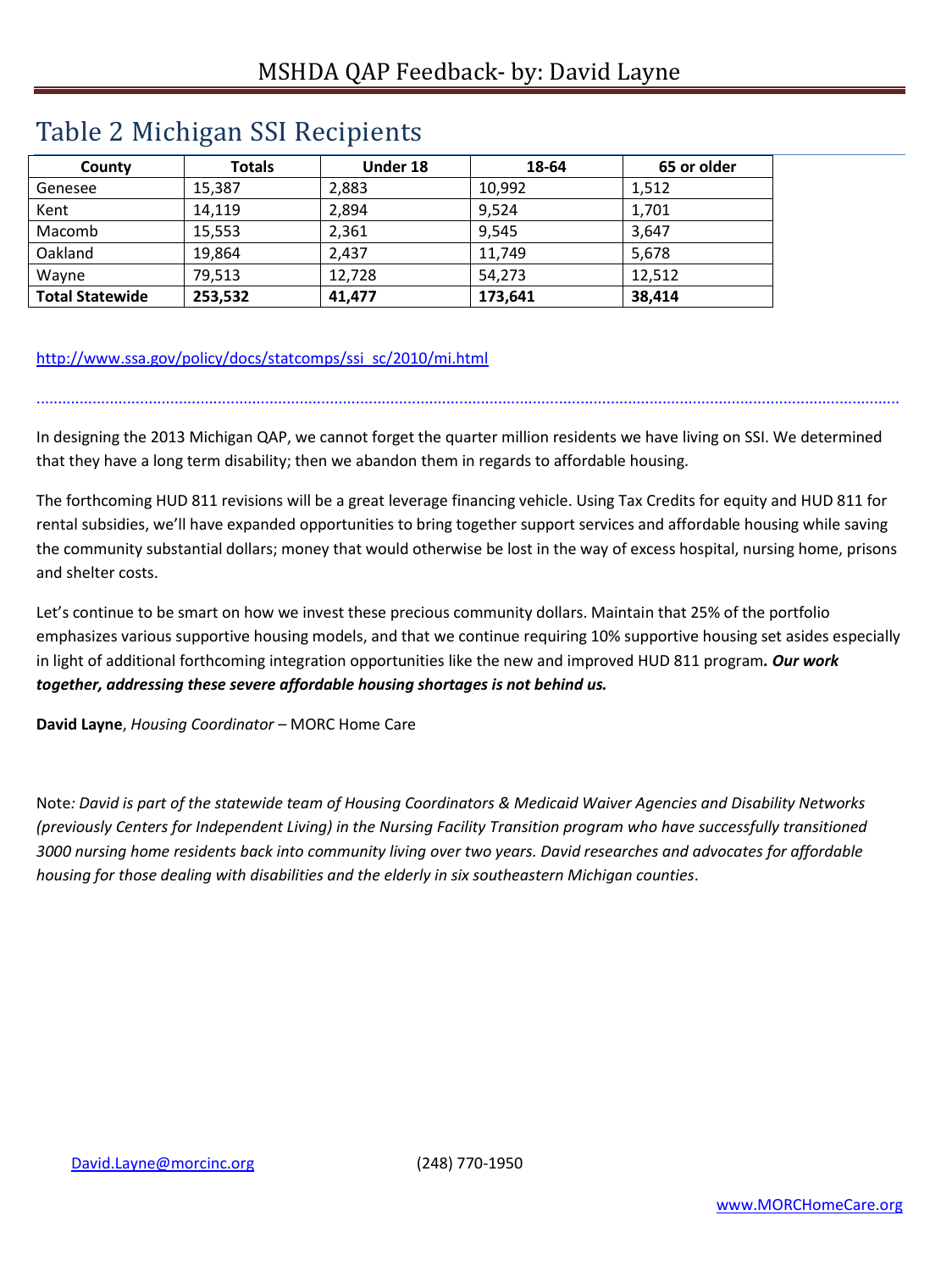

August 18, 2011

MSHDA 735 East Michigan Ave. P.O. Box 30044 Lansing, MI 48909

RE: Suggestions for 2013 QAP

To Whom It May Concern,

I am writing this letter to express my suggestions for the 2013 QAP as I am unable to attend the August  $30<sup>th</sup>$  informational hearing.

I have concerns with section D, part 3, previous experience of management agent. Currently, the scoring model awards points to management agents based on the quantity of developments they manage. In my opinion, this needs to be re-evaluated.

I assume MSHDA's goal is to award points based on the experience of the management agent. In my professional opinion, quantity does necessarily equal quality or experience. Piper has been managing LIHTC properties since the program began in the late 1980's. We have over 20 years of experience in managing LIHTC properties for MSHDA, but because we don't have the required threshold of properties the QAP scoring model deems us less experienced. I very much disagree. Most people would define experience as having to do with length of participation rather than sheer volume.

The title of section D, part 3 is "Previous Experience of Management Agent". I would argue that a management agent that has managed 18 LIHTC properties for over 20 years is more experienced than a firm who has managed 31 properties for 3 years. Under the current scoring model, this isn't the case.

I propose MSHDA change the scoring for section D, part 3 to take into account length of experience, rather than just volume of experience. I would suggest having some sort of scoring model that has points for total number of properties managed, as well as, points for length of years managed. I believe this would better score the true "previous experience of management agent".

Thank you for taking the time to accept comments and recommendations for the upcoming QAP. I would appreciate if you will take mine into consideration.

Sincerely,

Ryan E. Bessert Piper Management Group

REB/reb